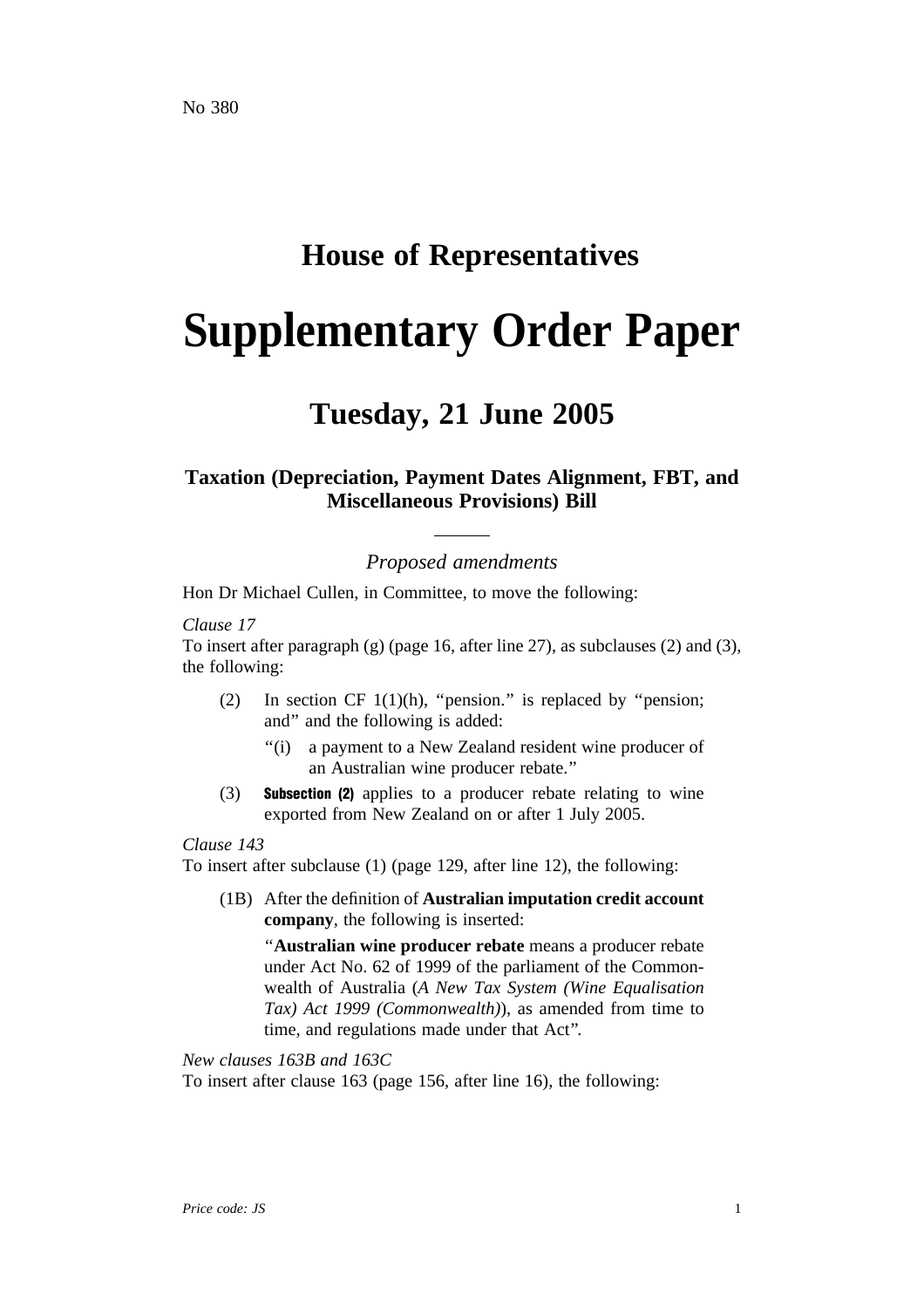## **163B Officers to maintain secrecy**

After section  $81(4)(q)$ , the following is inserted:

- $f(r)$  communicating, for the purposes of **section 225B** and any regulations made under that section, information—
	- ''(i) for the administration of the entitlements of New Zealand resident winemakers to Australian wine producer rebates; and
	- "(ii) to a person who is an officer, employee, or agent of the Australian Taxation Office or the New Zealand Customs Service and who is authorised to receive the information by the chief executive officer of that office or department.''

#### **163C Further secrecy requirements**

In section  $87(5)(a)(i)$ , "(i) and (q)" is replaced by ", (i), (q), and **(r)**''.

#### *New clause 189B*

To insert after clause 189 (page 174, after line 18), the following:

#### **189B New section 225B inserted**

After section 225A, the following is inserted:

#### ''225B **Wine equalisation tax**

- ''(1) For the purpose of enabling the Commissioner to administer the entitlement of New Zealand resident winemakers to Australian wine producer rebates in respect of wine produced in New Zealand, the Governor-General may from time to time, by Order in Council, make regulations relating to the—
	- ''(a) application by New Zealand resident wine producers for payment of Australian wine producer rebates in respect of wine produced in New Zealand that is sold in Australia:
	- ''(b) verification of the entitlement of New Zealand resident winemakers to payments of Australian wine producer rebates:
	- ''(c) any matter necessary to give effect to the agreement for the time being in force between the Government of New Zealand and the Government of Australia for the avoidance of double taxation and the prevention of fiscal evasion with respect to taxes on income.
- $"(2)$  In this section.—

''**tax period** has the meaning given in Act No. 62 of 1999 of the parliament of the Commonwealth of Australia (*A New Tax System (Wine Equalisation Tax) Act 1999 (Commonwealth)*) as amended from time to time, and regulations made under that Act

''**wine** has the meaning given in section 31-1 of Act No. 62 of 1999 of the parliament of the Commonwealth of Australia (*A*